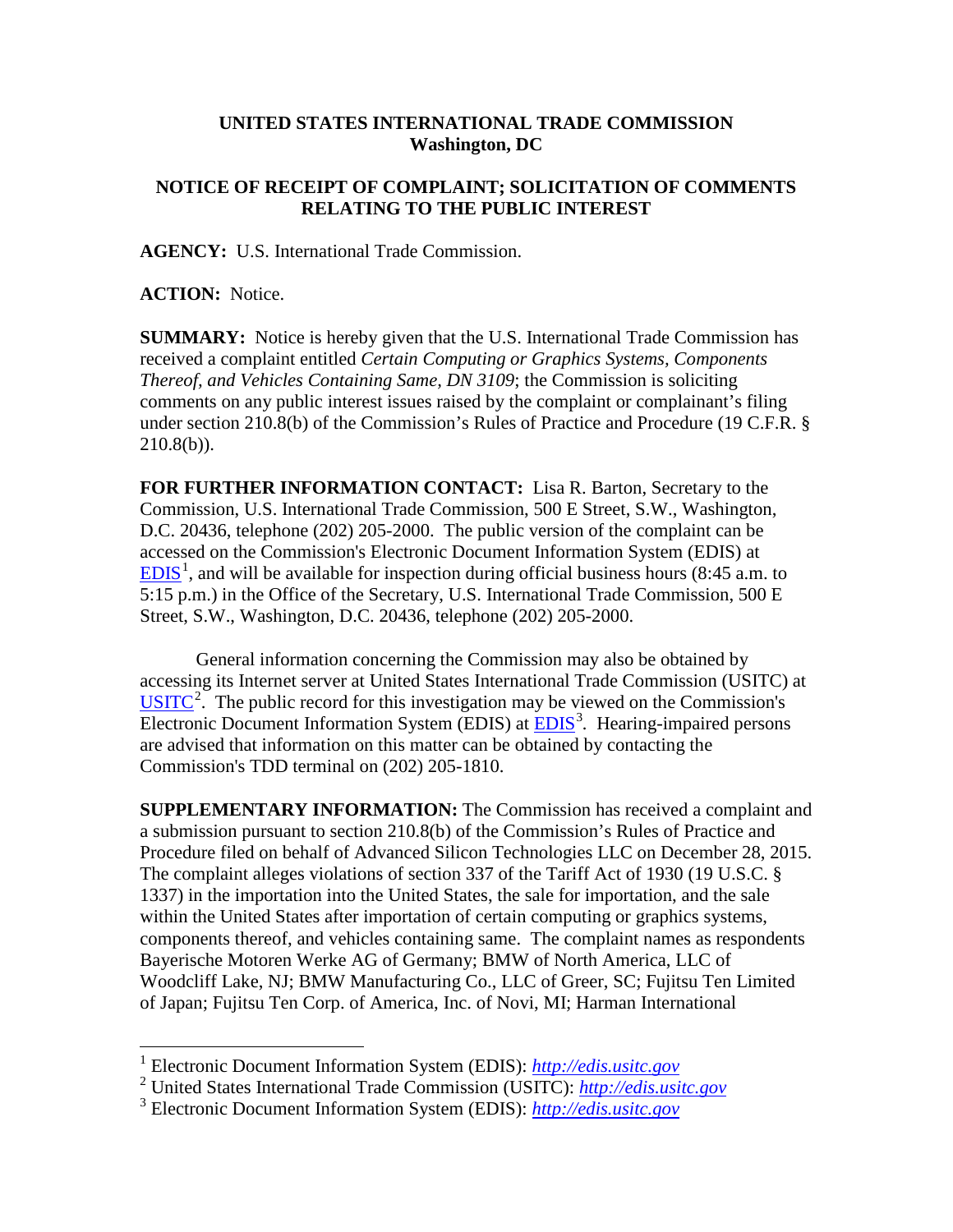Industries Incorporated of Stamford, CT; Harman Becker Automotive Systems, Inc. of Farmington Hills, MI; Harman Becker Automotive Systems GmbH of Germany; Honda Motor Co., Ltd. of Japan; Honda North America, Inc. of Torrance, CA; American Honda Motor Co., Inc. of Torrance, CA; Honda Engineering North America, Inc. of Marysville, OH; Honda of America Mfg., Inc. of Marysville, OH; Honda Manufacturing of Alabama, LLC of Lincoln, AL; Honda Manufacturing of Indiana, LLC of Greensburg, IN; Honda R&D Americas, Inc. of Torrance, CA; NVIDIA Corporation of Santa Clara, CA; Renesas Electronics Corporation of Japan; Renesas Electronics America, Inc. of Santa Clara, CA; Texas Instruments Incorporated of Dallas, TX; Toyota Motor Corporation of Japan; Toyota Motor North America, Inc. of New York, NY; Toyota Motor Sales U.S.A., Inc. of Torrance, CA; Toyota Motor Engineering & Manufacturing North America, Inc. of Erlanger, KY; Toyota Motor Manufacturing, Indiana, Inc. of Princeton, IN; Toyota Motor Manufacturing, Kentucky, Inc. of Georgetown, KY; Toyota Motor Manufacturing, Mississippi, Inc. of Blue Springs, MS; Volkswagen AG of Germany; Volkswagen Group of America Inc. of Herndon, VA; Volkswagen Group of America Chattanooga Operations, LLC of Chattanooga, Tennessee; Audi AG of Germany; and Audi of America, LLC of Herndon, VA. The complainant requests that the Commission issue a limited exclusion order, issue permanent cease and desist orders, and impose a bond upon respondents' alleged infringing articles during the 60-day Presidential review period pursuant to 19 U.S.C. § 1337(j).

Proposed respondents, other interested parties, and members of the public are invited to file comments, not to exceed five (5) pages in length, inclusive of attachments, on any public interest issues raised by the complaint or section 210.8(b) filing. Comments should address whether issuance of the relief specifically requested by the complainant in this investigation would affect the public health and welfare in the United States, competitive conditions in the United States economy, the production of like or directly competitive articles in the United States, or United States consumers.

In particular, the Commission is interested in comments that:

- (i) explain how the articles potentially subject to the requested remedial orders are used in the United States;
- (ii) identify any public health, safety, or welfare concerns in the United States relating to the requested remedial orders;
- (iii) identify like or directly competitive articles that complainant, its licensees, or third parties make in the United States which could replace the subject articles if they were to be excluded;
- (iv) indicate whether complainant, complainant's licensees, and/or third party suppliers have the capacity to replace the volume of articles potentially subject to the requested exclusion order and/or a cease and desist order within a commercially reasonable time; and